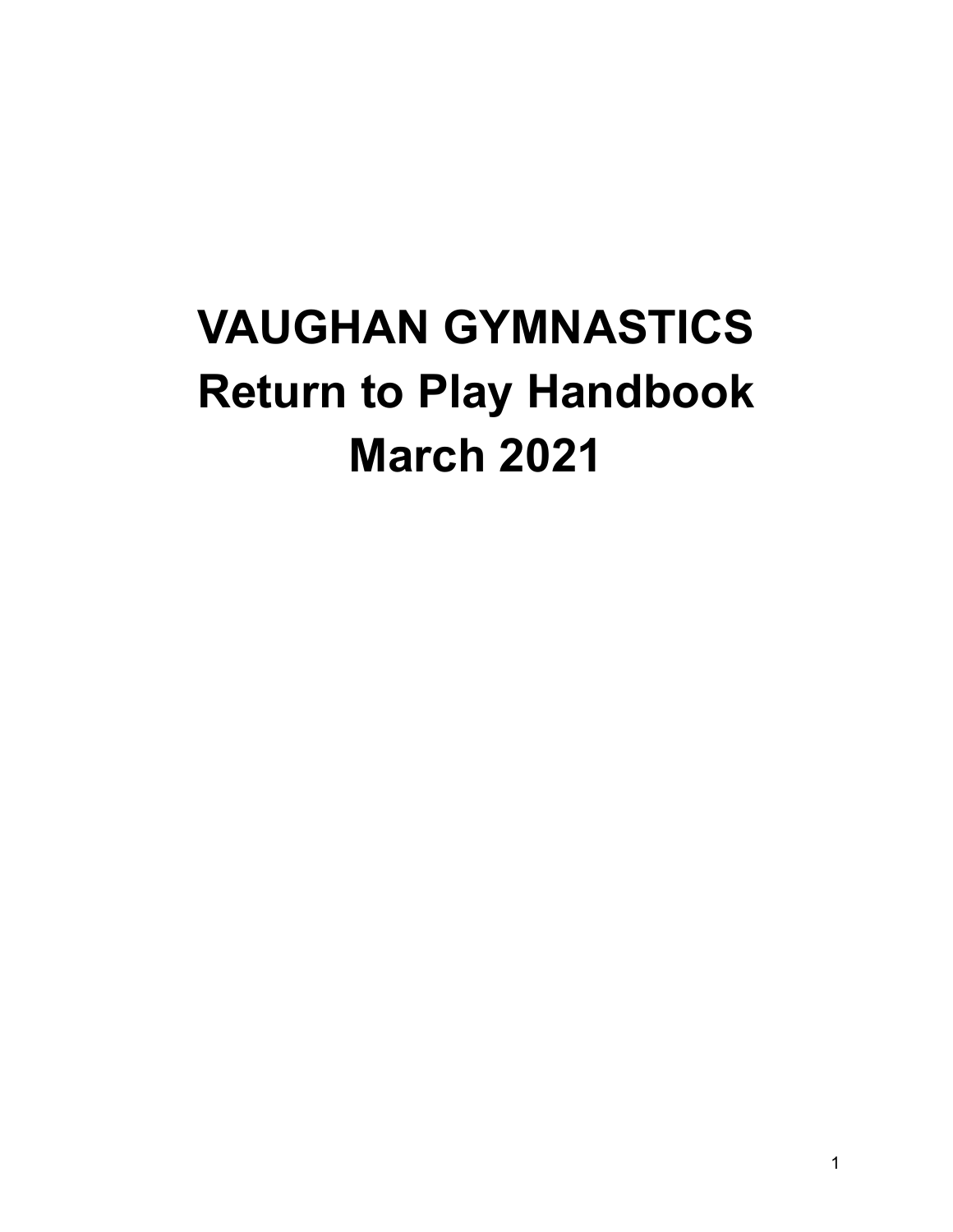## **Table of contents**

| <b>Section 1</b> | <b>Overview</b>                        | Page 3 |
|------------------|----------------------------------------|--------|
| <b>Section 2</b> | <b>Member Awareness</b>                | Page 4 |
| <b>Section 3</b> | <b>Entering &amp; Exiting Facility</b> | Page 5 |
| <b>Section 4</b> | <b>Facility Safeguarding</b>           | Page 6 |
| <b>Section 5</b> | <b>Participant Safeguarding</b>        | Page 7 |
| <b>Section 6</b> | <b>Program Management</b>              | Page 8 |
| <b>Section 7</b> | <b>Class Management</b>                | Page 9 |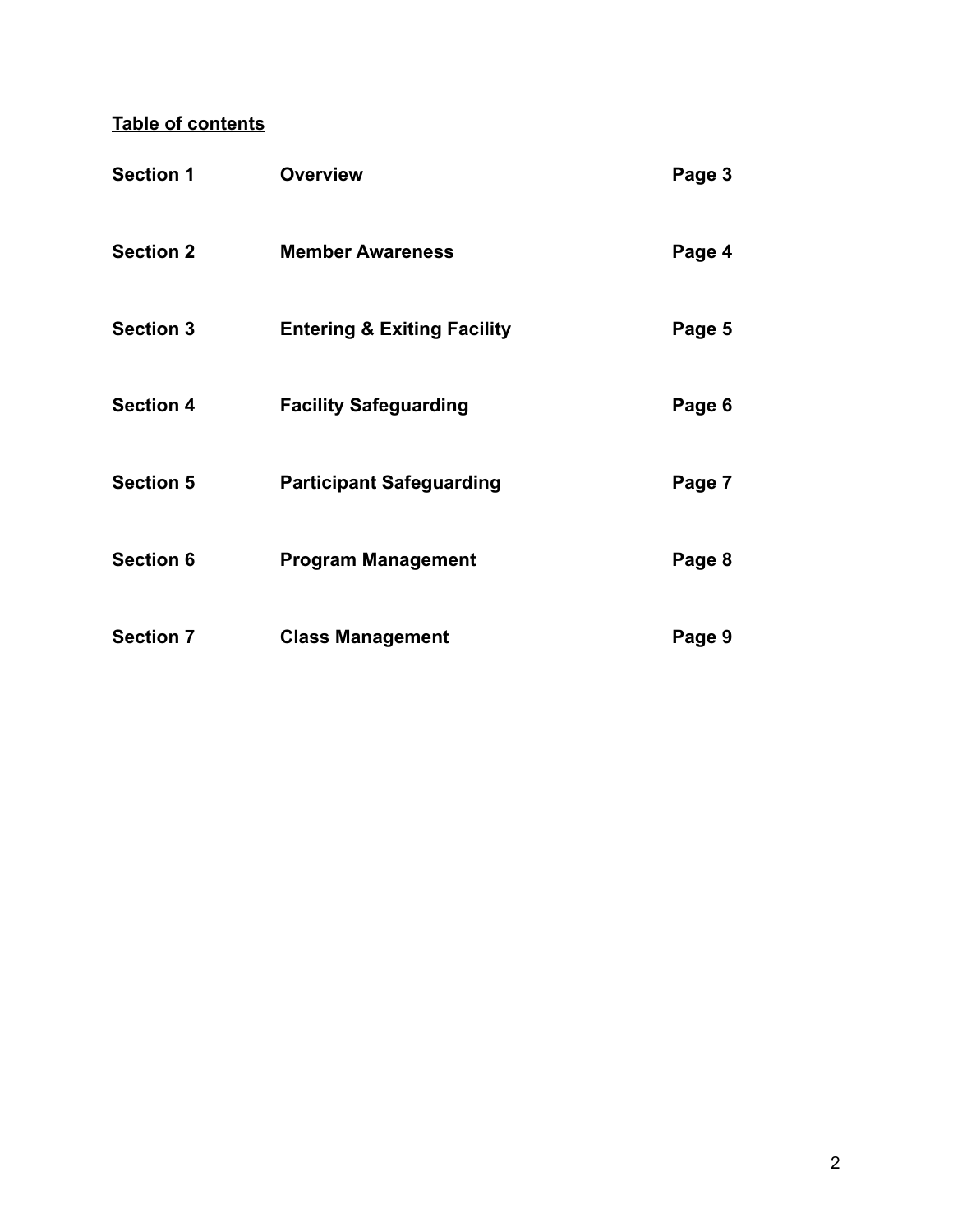#### **Section 1: Overview**

The health and safety of our students, their families, and our staff are of the utmost importance. As we return to play after the disruption of the COVID-19 pandemic, every policy, procedure, and decision is being made in the interest of all participants' safety and health.

Everything about this illness, its' spread, government guidelines, social responses, the needs of our families, and the economic impact have been fluid and in constant change. Our plans and procedures for addressing these issues must be fluid and adaptable as well. We will constantly evaluate our policies and procedures, and adjust our responses accordingly.

We will do everything we can to meet and exceed Provincial and Federal guidelines, as well as those of our sport's governing body (Gymnastics Ontario), while at the same time minimizing interruption to "normal life" as much as possible. We understand that certain solutions and policies will not be the most appropriate for each family. While we try our best to create the optimal environment for everyone to safely participate, we of course will respect those families who have had to make the difficult decision to delay their return.

Given the above statements, and in the interest of protecting the health and safety of our students, their families, and our staff, we will be enforcing all policies and procedures listed within the Return to Play Handbook. If a student, their family, or a staff member is unwilling to abide by these policies and procedures, they will not be allowed to participate until their willingness to do so has changed.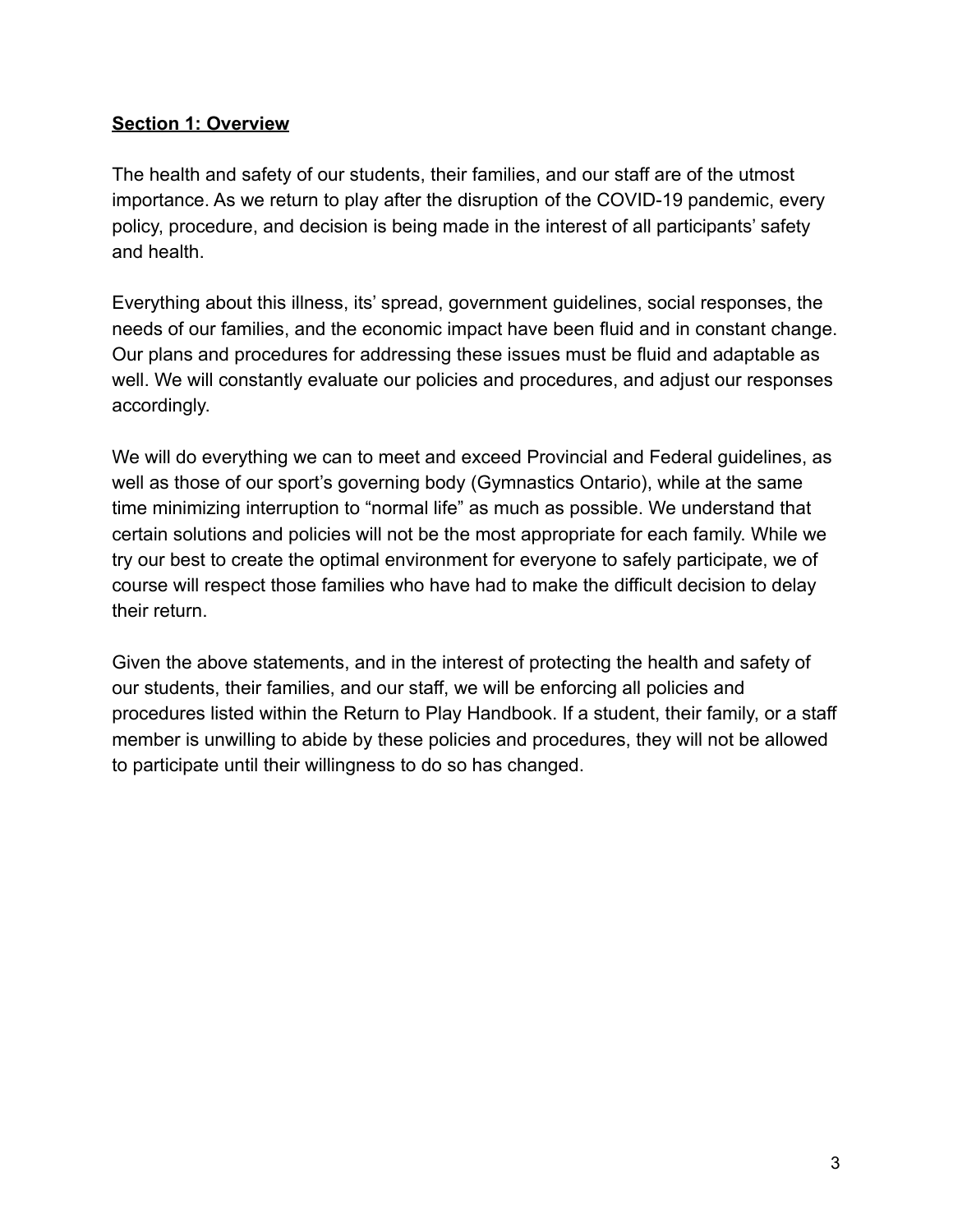#### **Section 2: Member Awareness**

- 1. We will inform participants, families and staff of protocols by email, via our website, and through signage in the facility
- 2. An Assumption of Risk/Waiver agreement must be signed prior to participation
- 3. A Declaration form must be signed by all members and staff entering our facility to declare their understanding of COVID-19, as well as their responsibility to self-monitor
- 4. We will post Ministry of Health signage with approved hand washing and physical distancing protocols
- 5. a) Participants, their families, and staff may not enter the facility if either they or a household member has had onset of symptoms compatible with suspected or lab-confirmed COVID-19 in the prior 14 days. Potential symptoms include fever, cough, difficulty breathing, sore throat, trouble swallowing, runny nose, loss of taste or smell, nausea, vomiting, or diarrhea, or generally feeling unwell. Anyone presenting with these symptoms must contact Telehealth Ontario or their family physician to determine whether a COVID-19 test is required, prior to returning to the facility. If a test is deemed necessary, self-isolation is required until those test results have come back, after which time the instructions provided by Public Health must be followed. After a period of any illness, we must receive notification in writing that the student or staff member has been medically cleared to return.

b) If anyone in a student or staff member's household is showing symptoms of illness, they can not attend

- 6. If anyone entering the facility, or anyone in their household, has been in contact with a confirmed case of COVID-19 (regular strain), a self-isolation period of 14 days is required, and they may not enter the facility during that time.
- 7. If anyone entering the facility, or anyone in their household, has been in contact with a confirmed case of COVID-19 (variant strain), a self-isolation period of 24 days is required, and they may not enter the facility during that time. After this 24-day period has passed, anyone entering the facility must provide 1 negative test result before returning to class if the case was a variant strain. Staff must provide 2 negative test results before returning to work (variant strain).
- 8. If anyone in the student's or staff member's household has travelled outside of Canada, the student or staff member can not attend classes until 14 days after their return
- 9. There are no refunds or credits for missed classes.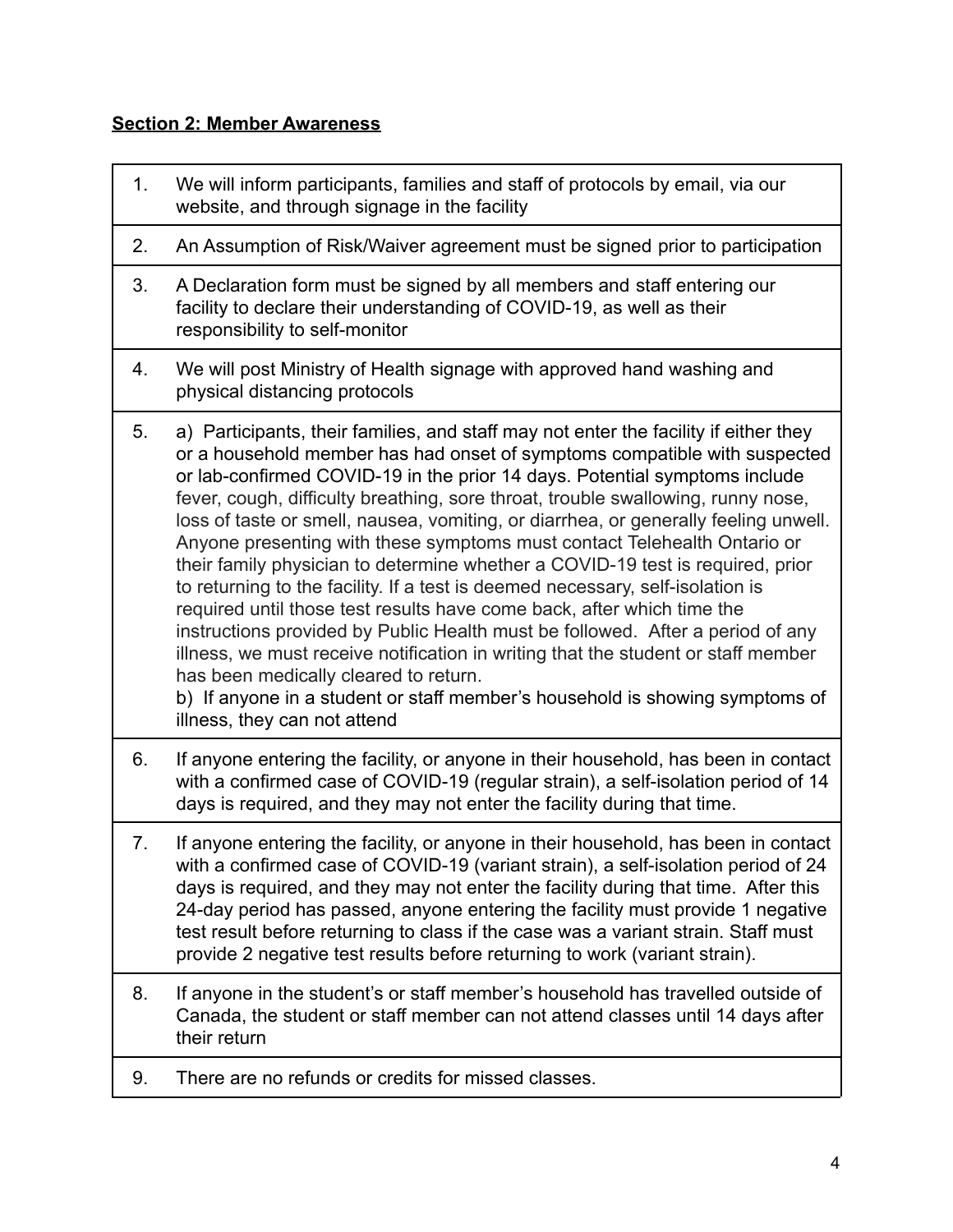- 10. Refunds will not be issued for gym closures including, but not limited to, storms, power outages, heating failures, outbreaks, floods, or other unforeseen circumstances. If the club is required to shut down due to COVID-19, we will credit all classes affected by the closure to the family's account..
- 11. We will maintain the confidentiality of any person confirmed to have been infected with COVID-19, but will cooperate with Public Health to assist with contact tracing.

#### **Section 3: Entering and Exiting the Facility**

1. It is recommended that carpooling not take place, and that only members of the same family ride in a vehicle together 2. Participants / families must self-screen prior to coming to class. We will verify that the participant has self-screened, and is asymptomatic, prior to allowing them to enter the facility. The parent must come to curbside with the participant upon arrival. The self-screening tool may be found on the homepage of our website, and will be sent to all participating families by email. 3. Staff will also self-screen before being allowed to work 4. Students or staff presenting with any symptoms will not be allowed to enter the facility, and will be directed to return home and to contact Telehealth Ontario or their family physician, to determine whether a test for COVID-19 is required. 5. a) Students are to be dropped off and picked up in the parking lot. A staff member will monitor arrivals at Unit 8 and departures at Unit 10. Doors will be held open so that students do not touch the door handles b) Tardiness can not be accommodated - please ensure you are on time for drop off and for pick up. There will be a grace period of 5 minutes after class has started, after which time the doors will be locked, and you will not be able to enter. 6. a) There are no spectators allowed in the facility. **Exception:** Every child 4 years of age or younger **must** be accompanied into the gym by one parent. This parent is required to wear socks and a mask at all times, and to remain with the child throughout the class. 7. Everyone must use hand sanitizer immediately upon entering the facility. Everyone is asked to bring their own sanitizer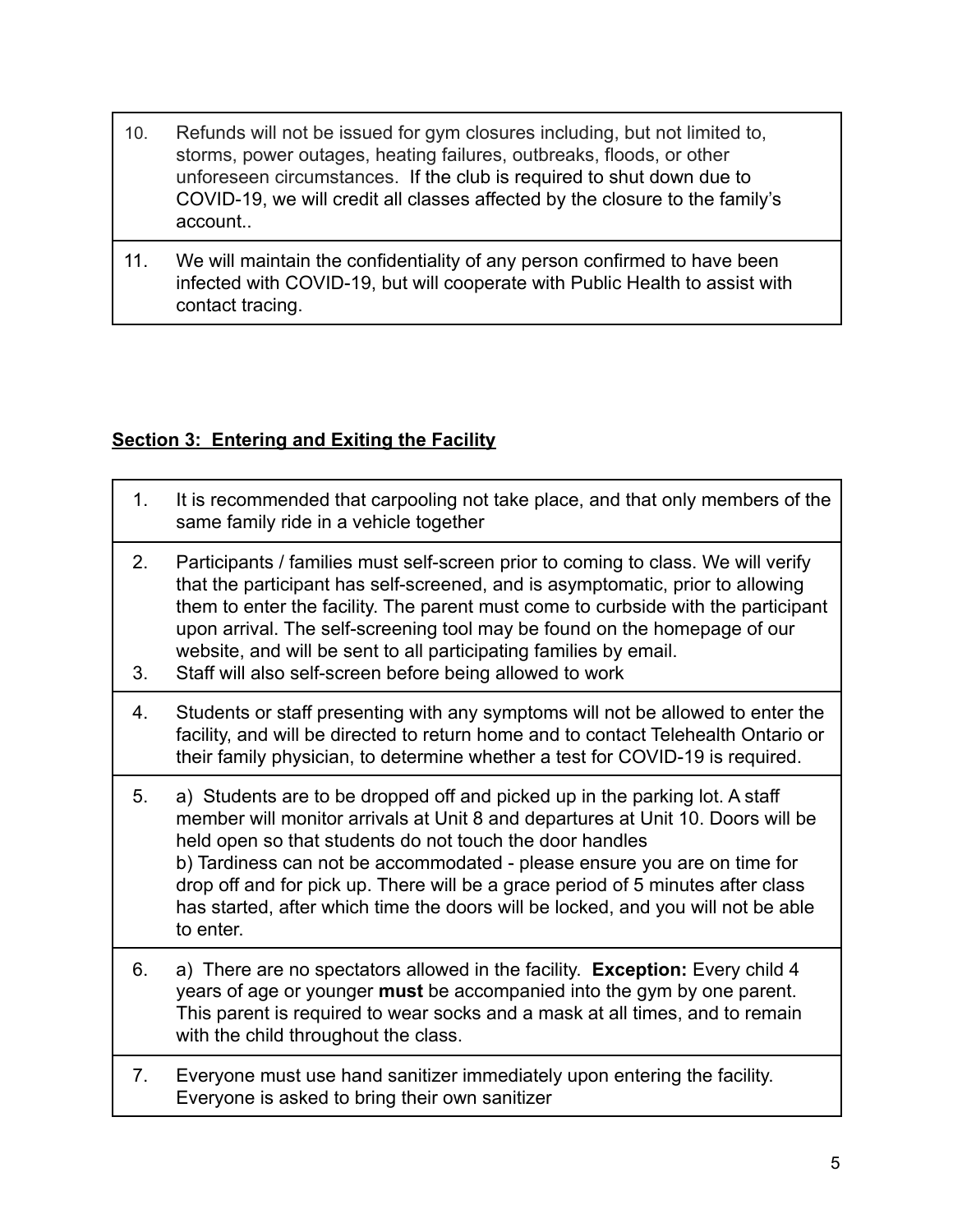- 8. Everyone must wear a mask when entering and exiting the facility, and at all times while inside the facility. This includes during class.
- 9. Physical distancing guidelines must be followed. No one may be within 2m of another person
- 10. Upon arrival, students will be directed to their warmup area each athlete will have a designated spot
- 11. Gymnasts should come dressed, wearing their training attire under their clothes. The change rooms will not be used
- 12. Once class is over, participants must leave the facility promptly, and must sanitize their hands prior to leaving.

#### **Section 4: Facility Safeguarding**

| 1.       | Heightened cleaning and disinfection of entire facility, especially high traffic<br>areas                                 |
|----------|---------------------------------------------------------------------------------------------------------------------------|
| 2.<br>3. | Limit the number of participants and staff in the facility.<br>No spectators are permitted                                |
| 4.       | Changerooms will not be used until it is deemed safe to be in closer proximity<br>to one another                          |
| 5.       | Post a copy of handwashing guidelines at entrance and in bathrooms                                                        |
| 6.       | Cleaning between each use of the bathroom, when possible                                                                  |
| 7.       | Ensure respiratory etiquette is followed by advising individuals to cough,<br>sneeze or yawn into their arm or a tissue   |
| 8.       | Avoid touching your eyes, nose or mouth, especially with unwashed hands                                                   |
| 9.       | Clean gymnastics equipment between classes, where possible, and at the end<br>of the day with a COVID-19-effective fogger |
| 10.      | At the end of the day, all high traffic areas will be cleaned and disinfected                                             |
| 11.      | When possible, the garage doors will be opened to allow for fresh air during<br>training                                  |
|          |                                                                                                                           |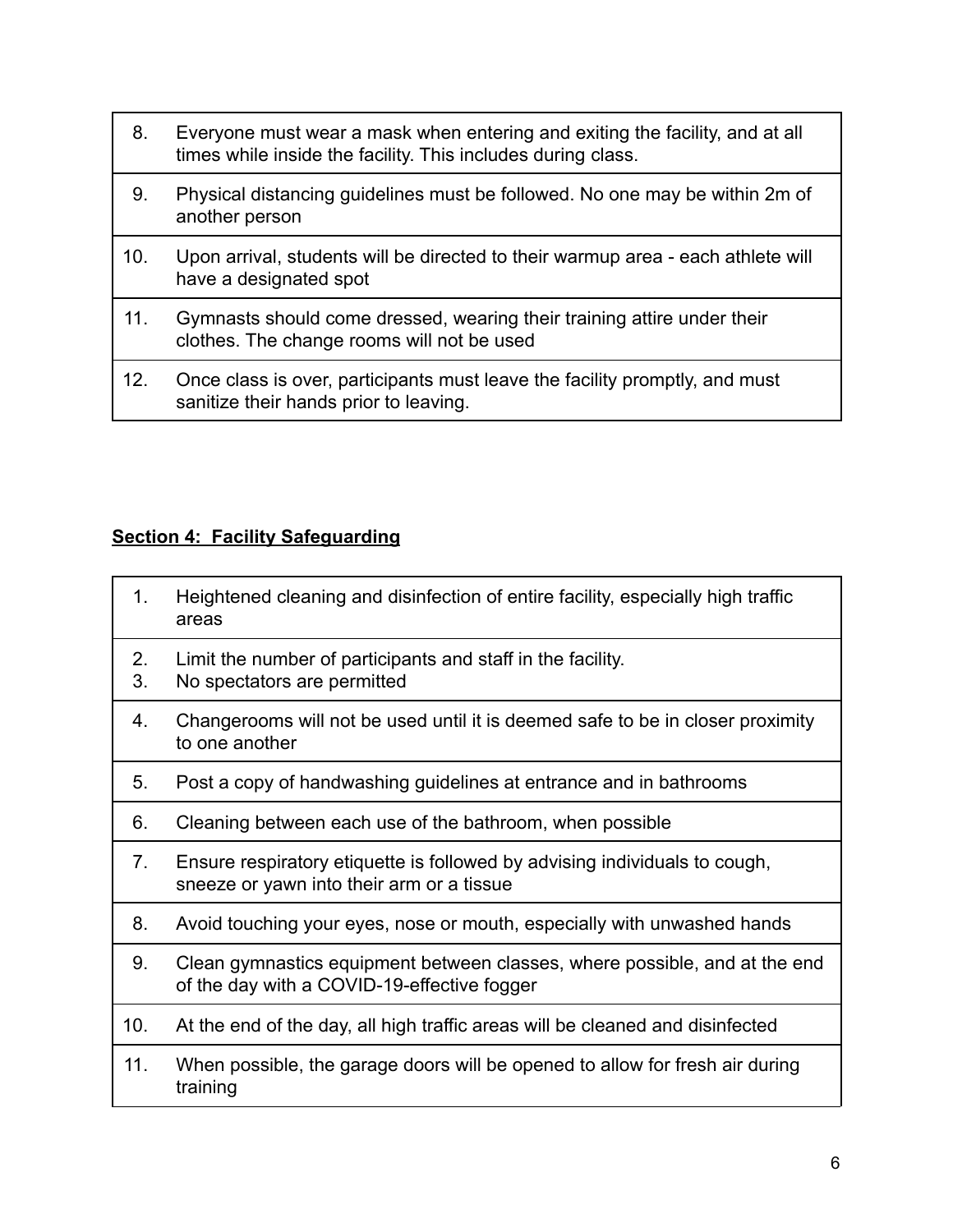- 12. The overhead fans will be turned on at all times to promote air circulation
- 13. The pit will be out of use, and will be covered with mats, which can not be moved
- 14. Office is closed, contact by email or via phone voice mail only. Once the office re-opens, one visitor at a time will be permitted, with physical distancing
- 15. Office staff must clean and sanitize high touch areas upon arrival and at departure (ie: mouse, keyboard, telephone, etc). Work at designated workstations if possible (avoid sharing)

### **Section 5: Participant Safeguarding**

| 1 <sub>1</sub> | Physical distancing guidelines are followed throughout the facility. Participants<br>must maintain a distance of 2m from one another at all times                                                                                                                                                                                                                                                                                                                                                                                                                                                                                                                                                                                                                                                                                                                                                                                             |
|----------------|-----------------------------------------------------------------------------------------------------------------------------------------------------------------------------------------------------------------------------------------------------------------------------------------------------------------------------------------------------------------------------------------------------------------------------------------------------------------------------------------------------------------------------------------------------------------------------------------------------------------------------------------------------------------------------------------------------------------------------------------------------------------------------------------------------------------------------------------------------------------------------------------------------------------------------------------------|
| 2.             | Everyone must wear a mask at all times while inside the facility.                                                                                                                                                                                                                                                                                                                                                                                                                                                                                                                                                                                                                                                                                                                                                                                                                                                                             |
| 3.             | Students must bring their own spill-proof water bottle (filled) from home. Water<br>bottles may not be shared                                                                                                                                                                                                                                                                                                                                                                                                                                                                                                                                                                                                                                                                                                                                                                                                                                 |
| 4.             | Water bottles and all other belongings must be kept in a backpack large enough<br>to fit all personal belongings, including shoes.                                                                                                                                                                                                                                                                                                                                                                                                                                                                                                                                                                                                                                                                                                                                                                                                            |
| 5.             | Students (and any parents accompanying them into class) must wear socks -<br>individuals arriving without socks will not be permitted into class. Staff must wear<br>socks or indoor shoes.                                                                                                                                                                                                                                                                                                                                                                                                                                                                                                                                                                                                                                                                                                                                                   |
| 6.             | If a student becomes ill at the facility the following actions will be taken:<br>Isolate the child in a separate area, with supervision<br>a)<br>Ensure physical distancing from other participants<br>b)<br>Staff should be mindful of hand washing and avoid contact with the<br>C)<br>child's respiratory secretions<br>Notify parents to come pick up their child immediately<br>d)<br>e) All equipment used by the child should be immediately removed from<br>use by any other student, and cleaned immediately<br>Parents must call tele-health or their health-care provider to determine<br>f)<br>whether a test for COVID-19 is required. The participant may not return to<br>class until this medical advice is acquired. If the medical consult<br>determines that a test is not required, we must be informed of that<br>decision. If it is determined that a COVID-19 test is required, we must be<br>notified of the results. |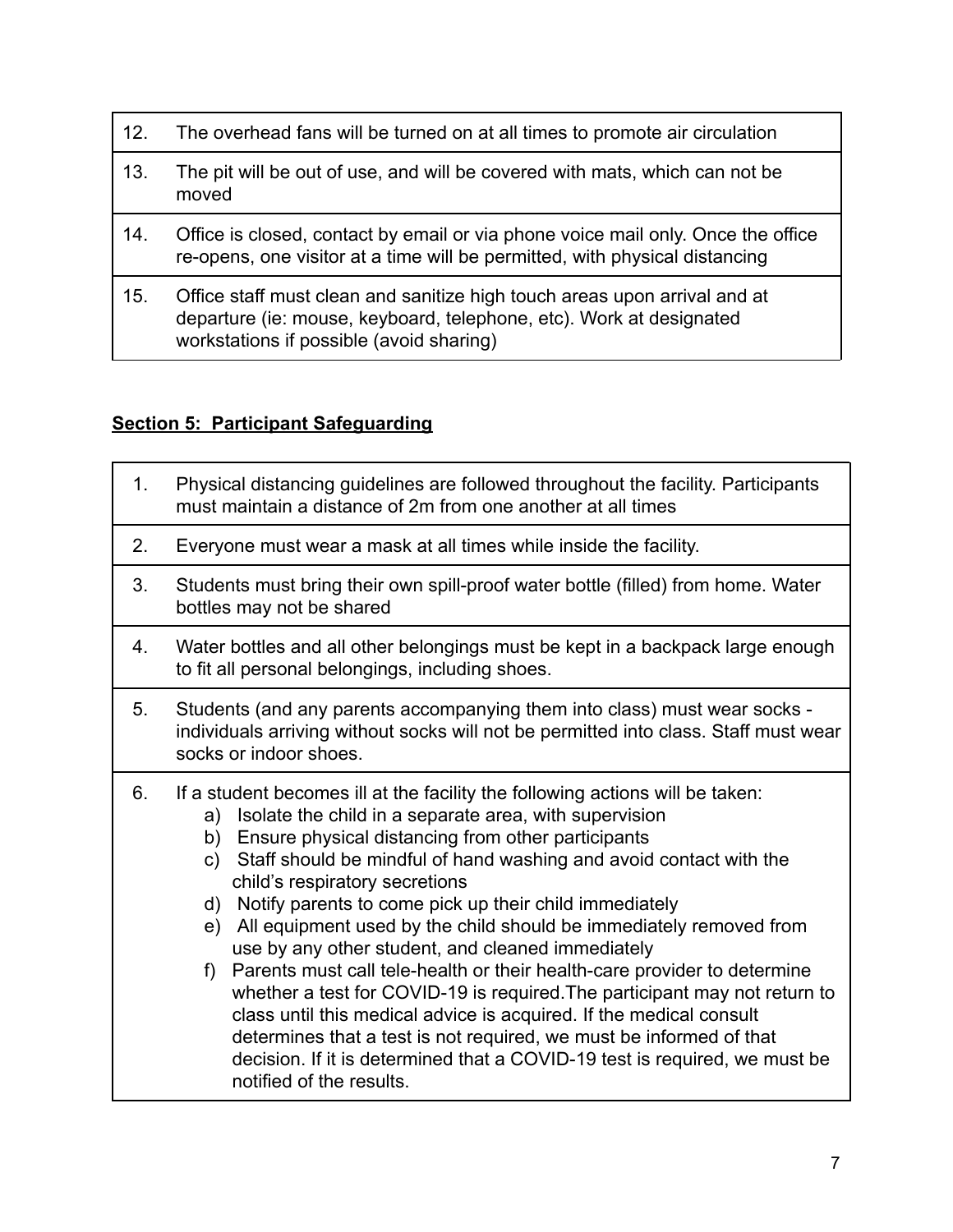- 7. Limit use of props and small equipment, and set aside for cleaning after use
- 8. Clean and disinfect gymnastics equipment if a gymnast's head or face met the equipment
- 9. Students may only use Thera-bands which belong to them. No sharing.
- 10. If the rope is used during training, students must use hand sanitizer before and after each use
- 11. Porous props and equipment are temporarily taken out of use
- 12. a) Each competitive student will be required to bring, and take back home, their personal training equipment each day. This includes grips, wrist bands, chalk and container, water spray bottle, drinking water bottle, socks, hand sanitizer, etc. Everything should be enclosed in a bag large enough to hold everything, including shoes. A backpack works best. b) Each competitive student is required to have their own chalk (which we can provide at a cost of \$2 per block, paid by either club credit or by etransfer), as well as a container or bag to keep it in. Chalk may not be shared. c) Each competitive student is required to have their own spray water bottle if they require it for bars. Spray bottles may not be shared. d) All belongings should be labelled to avoid mixup 13. Each recreational student will be required to bring, and take back home, all their belongings each day. This includes hand sanitizer, socks, water bottle, etc. Everything should be enclosed in a backpack large enough to hold everything,

#### including shoes. All belongings should be labelled to avoid mixup.

#### **Section 6: Program Management**

| 1. | Adhere to maximum number of participants in the training area as mandated by<br>Gymnastics Ontario and the Government of Ontario                     |
|----|------------------------------------------------------------------------------------------------------------------------------------------------------|
| 2. | Reduce the number of classes in the gym at any one time                                                                                              |
| 3. | No physical contact among participants. Staff are required to wear a mask if<br>they must attend to a student in the event of an emergency           |
| 4. | Stagger start and end times to ensure physical distancing can be maintained<br>during arrivals and departures, and to allow cleaning, where possible |